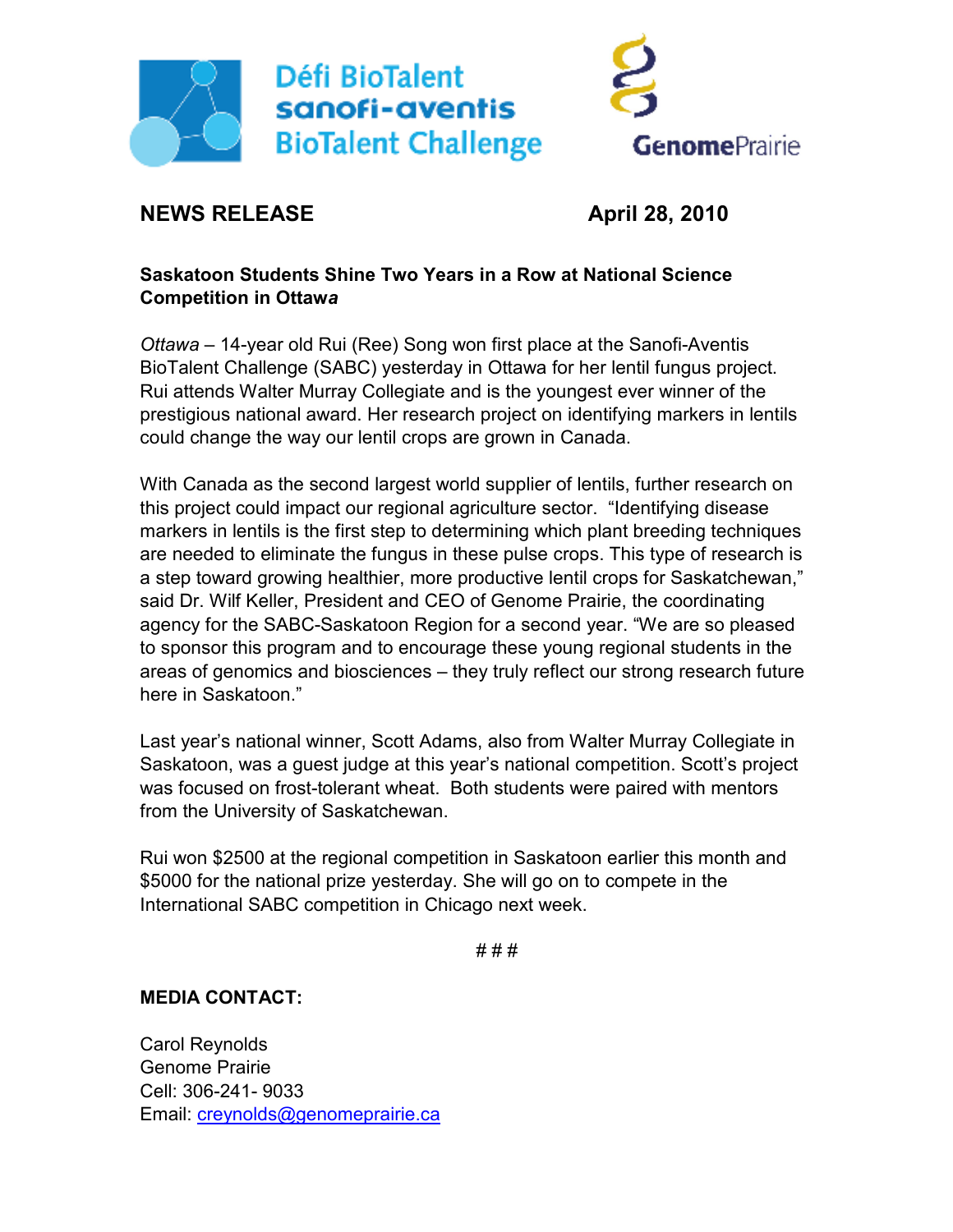## **About SABC**

Now in its 17th year, the *Sanofi-Aventis BioTalent Challenge* is a high-level competition that introduces students to the real world of biotechnology by carrying out research projects of their own design. The SABC program has been held in Saskatoon since 1999.

The competition mirrors the real world of scientific research by:

- Requiring students to submit research proposals for evaluation by a scientific evaluation committee;
- Providing up to \$200 in advance funding to approved student projects;
- Assigning mentors to each team to provide expert advice and access to equipment and supplies; and
- Having each student project judged by fellow students (peer review) and by judges representing government, business, academia and the education community.

Follow-up studies have found that many of the students who compete go on to careers in biotechnology, healthcare, agriculture, and the environment.

More than 100 organizations Canada-wide are partnered in this educational outreach initiative.

Saskatoon's regional sponsors include:

- Government of Saskatchewan Enterprise Saskatchewan
- Monsanto Canada Inc.
- University of Saskatchewan
- National Research Council Plant Biotechnology Institute
- Ag-West Bio Inc.
- Cameco
- VIDO-InterVac
- Pan-Provincial Vaccine Enterprise
- Canadian Light Source
- Novozymes Biologicals
- Innovation Place
- Saskatchewan Health Research Foundation
- SaskTel

#### **About Genome Prairie**

Genome Prairie manages and supports innovative, large-scale genomics research projects in Manitoba and Saskatchewan. Industry sectors such as agriculture, health, mining and energy are benefitting from the organization's research and commercialization initiatives.